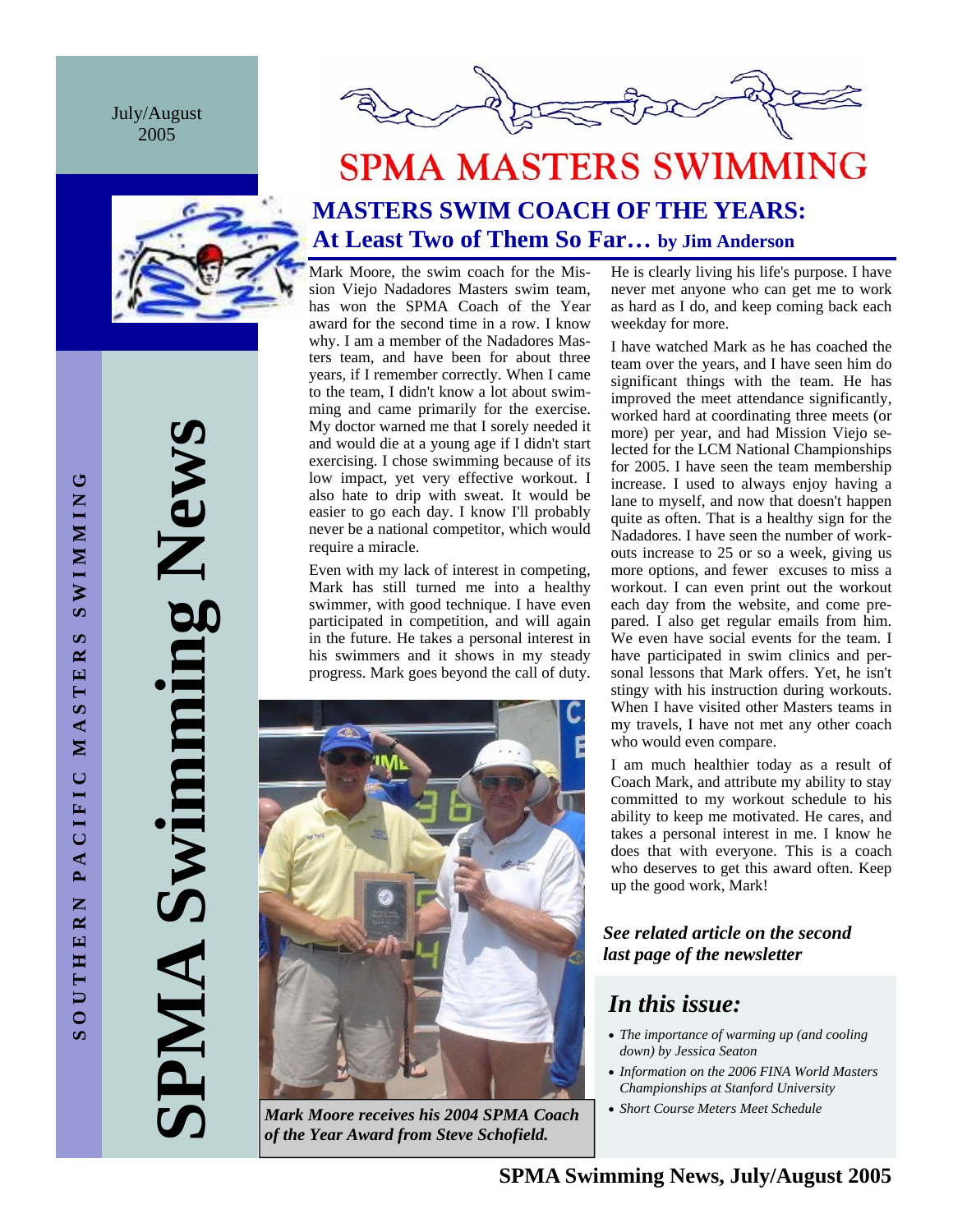# SWIM FOR LIFE!

# **SAN LUIS OBISPO, SANTA BARBARA (North) and KERN**<br>ARROYO GRANDE: South County Aq Waves Alan Freeman

Alan Freeman (805) 458-0989; alan freeman @digitalputty.com ATASCADERO: Team K-man Kass Flaig, (805) 462-1691; kass@teamkman.org; www.teamkman.org BAKERSFIELD: Golden Wave Masters Lance Cansdale (661) 664-2327; lcansdale@csub.edu BAKERSFIELD SWIM CLUB Val Kalmikous (661) 637-1403; www.bakersfieldswimclub.org PASO ROBLES: North County Aquatics Doug Livengood (805) 239-3013; livengood@sbcglobal.net; northcountyaquatics.com SAN LUIS OBISPO MASTERS David McDevitt (805) 543-9515; swimcoachdjm@yahoo.com; www.sloseahawks.org **SANTA BARBARA (South) and VENTURA**  CARPINTERIA: Channel Island Vic Anderson (805) 403-5425, vic.anderson@dakocytomation.com OJAI: Ojai Masters Malchia Olshan (805) 646-1091, malchiao@yahoo.com SANTA BARBARA: UCSB Masters Jeremy Kipp (805) 637-0732; kipp11@juno.com SANTA BARBARA MASTERS Jon Bishop (805) 886-0050; jbishop@musicacademy.org THOUSAND OAKS: Daland Masters Peter Daland (805) 523-3207, 495-5210; peter@dalandswim.com VENTURA AQUATIC CLUB Bob Anderson (805) 654-6400 ext.1345; banderson@vcccd.net VENTURA COUNTY MASTERS Ken Grey (805) 644-1735; gobuena@aol.com VENTURA: Rio Mesa Masters Toby Petty (805) 642-6674; tonthego00@sbcglobal.net **LOS ANGELES (North)**  ANTELOPE VALLEY Matthew Lopez (661) 618-7103, avacoach@gmail.com, www.avaswimming.org LANCASTER: Oasis Masters Tom Otto (661) 948-0057; ottolfixit@hotmail.com PASADENA: Caltech Masters Suzanne Dodd (626) 449-7536; sdodd@ipac.caltech.edu PASADENA: Rose Bowl Masters Justin Davis (626) 203-6259; jdavis@rosebowlaquatics.org; www.rosebowlaquatics.com SANTA CLARITA MASTERS Doug Botton (661) 250-3766; dbotton@santa-clarita.com; pool: (661) 250-3766 **LOS ANGELES (Westside)** EL SEGUNDO MASTERS Diane Graner-Gallas (310) 379-9109; diane.gallas@verizon.net EL SEGUNDO: Play Hard Swim Hard Marcel Rinzler LA WEST: UCLA Bruin Masters Gerry Rodrigues (310) 702-9327; swimpro@pacbell.net WEST HOLLYWOOD AQUATICS Brett MacKnight (310) 288-6555 (team hotline); info@wh2o.org; www.wh2o.org WOODLAND HILLS: Southwest Aq Masters Fred Shaw (818) 347-1637; swamfred@aol.com; www.swam.us **LOS ANGELES (Central and South)**  LA: City of Los Angeles Masters Ricardo Vera (323) 906-7953; rvera@rap.lacity.org LA (various locations): SCAQ SCAQ Office (310) 390-5700; www.swim.net/scaq LA MID WILSHIRE: Meridian Swim Club Vanessa Mesia (310) 729-2971; mesiaullrich@juno.com; meridiansportsclub.com **LOS ANGELES (South Bay)**  HAWTHORNE: South Bay Swim Team Kathy Davids (310) 643-6523, www.southbayswimteam.org LONG BEACH Swim Club Tom Trapp LONG BEACH: Alpert JCC Cindy Jarvis (562) 4267601 X1047, cjarvis@jcca.org, www.alpertjcc.org CARSON/LOS ALAMITOS: Long Beach Grunions Eric Grubb (562) 252-0220; info@lbgrunions.com; www.lbgrunions.com RANCHO PALOS VERDES: Zenith Aquatics Shari Twidwell (310)937-3535; shari@zapswimming.com TORRANCE : LA Peninsula Swimmers Suzanne Schwarz (310) 534-2449; Suzanne.schwartz@earthlink.net **INLAND EMPIRE**  CHINO: Chino Valley YMCA Masters Julie Potocki (909) 597-7445; julie.cvymca@verizon.net CORONA: CHAWP Gregory Salvinski (626) 524-8924; greg@chawp.com INDIO: Top Fin Aquatics Veronica Duran (760) 564-5000; laquintamike@aol.com MURRIETA: MESA Aquatic Masters Debbie Mone (909) 461-6603; coachdebbie@nctimes.net PALM SPRINGS: Piranhas Dwight Hernandez (760) 318-SWIM, www.piranhaswimteam.org YUCAIPA: Masters of Yucaipa Denise Hoyt (909) 7958038; djhoyt@adelphia.net **ORANGE COUNTY**  COAST MASTERS Lou Giberson (949) 837-3091; lgiberson4@aol.com; Maurine Kornfeld (213) 469-8518 FULLERTON: FAST Masters Team Kevin Perry (714) 871-9616; kperryswim@earthlink.net HUNTINGTON BEACH: Golden West Swim Cl. Elizabeth Bray (714) 892-7711 x55129; summalove@aol.com HUNTINGTON BEACH SWIM CLUB Buddy Belshe (949) 362-4727 IRVINE NOVAQUATICS Mike Collins (949) 338-6682, mcollins@multisports.com; www.novaquatics.com IRVINE: UCI Masters Lucy Johnson (949) 824-5830, lucyj@uci.edu; www.masterswim.uci.edu MISSION VIEJO MASTERS Mark Moore (949) 380-2552; m.w.moore @cox.net; mastersmvnswim.org NEWPORT BEACH: Lifeguard Association Jim Turner (949) 640-5350; nadineturner3@cox.net NEWPORT BEACH: Pacific Coast Aquatics Mark Desmond (949) 888-1268; markdesmond@highhopes.ws NEWPORT BEACH: Team TYR Jeni Buys (949) 706-9991; gojeni@aol.com TUSTIN: SOCAL Aquatics Debra Cruze-Meyer (714) 241-8590; decruzmyer@hotmail.com VILLA PARK: Orange Regional Comp. Aquatics Mark Tierney (714) 639-7531; mtierney@socal.rr.com YORBA LINDA: East Lake Eagle Rays Bill Peery (714) 701-9440; wpeery@elvca.com **LAS VEGAS**<br> **HENDERSON Southern Nevada Masters** 

Frank Lowery (702) 400-2790; Dan Geary (702) 617-8130; flowery 719@cox.net CITY OF LAS VEGAS MASTERS Victor Hecker (702) 247-7788; heckerrealestate@hotmail.com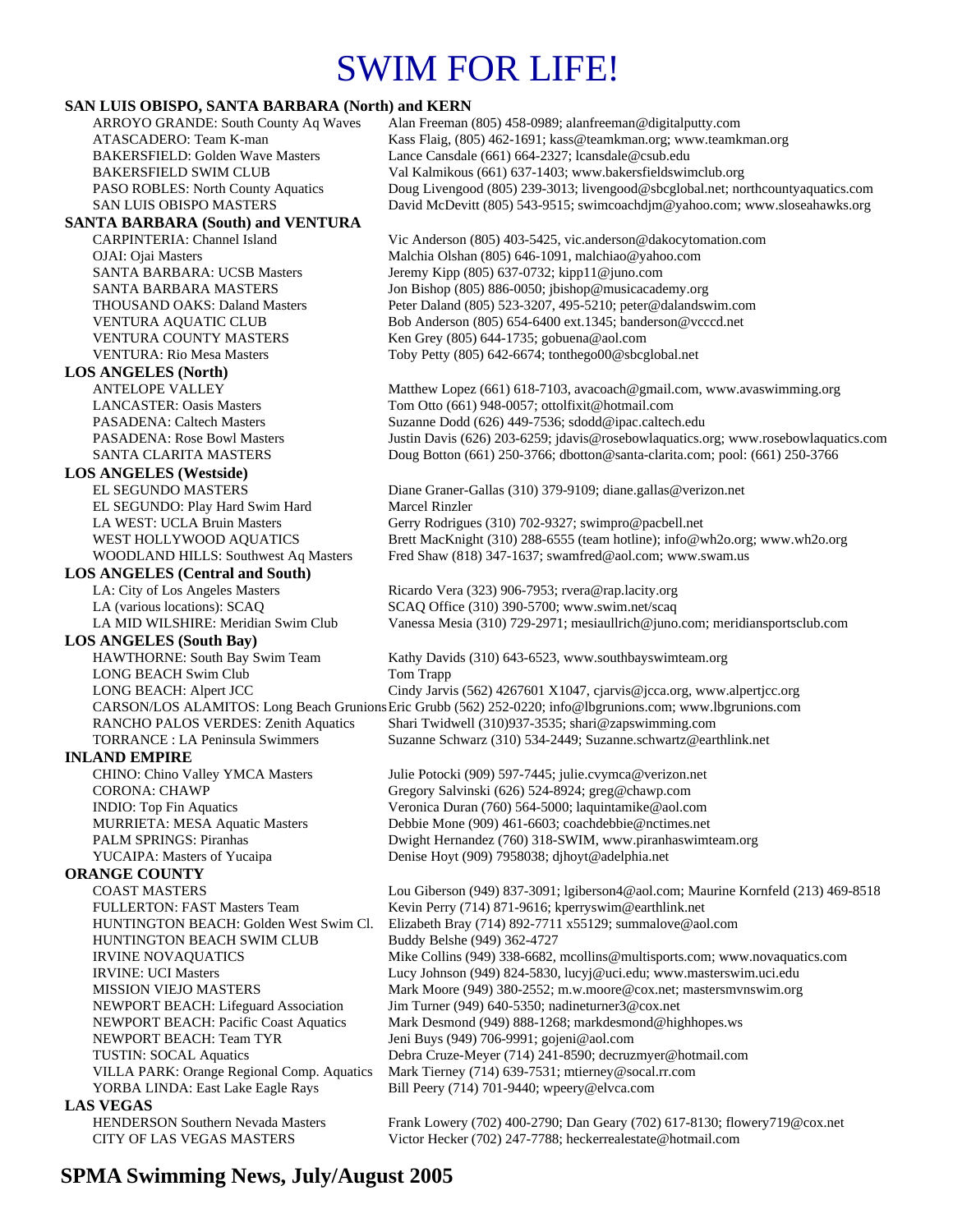# SPMA Competition Information and Instructions

**Rules:** Current USMS and SPMA rules will govern. All events are timed finals. Swimmers must check in with the Clerk of Course for deck seeded events that they wish to swim. After an event has been officially closed, swimmers may not check in. Age as of the last day of the meet determines age group for the meet for short course yards, and age as of December 31st of the year of competition determines age for long course and short course meters meets. You must be 18 years of age to register with SPMA and compete in meets.

**Eligibility:** Events are open to any **current** USMS registered swimmer or a foreign swimmer with a valid travel permit. SPMA swimmers are encouraged to submit their registration application with the submitted entry card, if NOT currently registered.

**Affiliation:** A swimmer's affiliation as stated on the consolidated entry card, if valid as of the first day of the meet, will apply throughout the meet, except that swimmers may unattach at any time.

**Submitted Times:** Please enter your best time, a reasonable estimate or a workout time. All times must be submitted on a SPMA consolidated entry card or a copy of a SPMA consolidated entry card (below). Do not mail in the meet entry form.

**Entry Confirmation:** To avoid any concern regarding receipt of entry card, enclose a self-addressed stamped envelope or postcard or mail card "Return Reply Request". No certified, registered or special delivery mail will be accepted. Receipt of entry will not be verified by phone.

**Strictly Forbidden**: Entering more than 5 individual events per day; using hand paddles in warm-up areas; diving in warm-ups unless in designated sprint lanes (entering the warm-up pool must be done with feet first with one hand in contact with the pool deck); use of any watch in competition; and smoking in any area where swimmers may be present.

**Open Water**: Swimmers using non-porous neoprene swim suits, wetsuits, or other non-porous attire will be ineligible for awards or place points.

#### *Many the Check out our website Check out our website hosting the March Committee meeting and www.spma.net providing dinner! for up-to-date information*

#### SOUTHERN PACIFIC MASTERS ASSOCIATION . CONSOLIDATED ENTRY CARD

|              | Female USMS #___ ___ ___ ___ __ __ __ ___ ___ ____ ___ ___ ___<br>Male<br>Name and the contract of the contract of the contract of the contract of the contract of the contract of the contract of the contract of the contract of the contract of the contract of the contract of the contract of the c |              |                                                         |                                                               |                                                                                                                                                                                                                                |                                                                                                                                                                                                                                                                                               |                                      |              |                                          |
|--------------|----------------------------------------------------------------------------------------------------------------------------------------------------------------------------------------------------------------------------------------------------------------------------------------------------------|--------------|---------------------------------------------------------|---------------------------------------------------------------|--------------------------------------------------------------------------------------------------------------------------------------------------------------------------------------------------------------------------------|-----------------------------------------------------------------------------------------------------------------------------------------------------------------------------------------------------------------------------------------------------------------------------------------------|--------------------------------------|--------------|------------------------------------------|
|              | Birthdate / /                                                                                                                                                                                                                                                                                            |              | Age__________                                           |                                                               | Club and the contract of the contract of the contract of the contract of the contract of the contract of the contract of the contract of the contract of the contract of the contract of the contract of the contract of the c |                                                                                                                                                                                                                                                                                               | $Phone($ $)$ $)$ $)$                 |              |                                          |
| Event<br>No. | <b>FREESTYLE</b><br>(Submitted Time)                                                                                                                                                                                                                                                                     | Event<br>No. | <b>BACKSTROKE</b><br>(Submitted Time)                   | Event<br>No.                                                  | <b>BREASTSTROKE</b><br>(Submitted Time)                                                                                                                                                                                        | Event<br>No.                                                                                                                                                                                                                                                                                  | <b>BUTTERFLY</b><br>(Submitted Time) | Event<br>No. | <b>INDIV. MEDLEY</b><br>(Submitted Time) |
|              | 50                                                                                                                                                                                                                                                                                                       |              | 50                                                      |                                                               | 50                                                                                                                                                                                                                             |                                                                                                                                                                                                                                                                                               | 50                                   |              | 100                                      |
|              |                                                                                                                                                                                                                                                                                                          |              |                                                         |                                                               |                                                                                                                                                                                                                                |                                                                                                                                                                                                                                                                                               |                                      |              |                                          |
|              | 100                                                                                                                                                                                                                                                                                                      |              | 100                                                     |                                                               | 100                                                                                                                                                                                                                            |                                                                                                                                                                                                                                                                                               | 100                                  |              | 200                                      |
|              |                                                                                                                                                                                                                                                                                                          |              |                                                         |                                                               |                                                                                                                                                                                                                                |                                                                                                                                                                                                                                                                                               |                                      |              |                                          |
|              | 200                                                                                                                                                                                                                                                                                                      |              | 200                                                     |                                                               | 200                                                                                                                                                                                                                            |                                                                                                                                                                                                                                                                                               | 200                                  |              | 400                                      |
|              |                                                                                                                                                                                                                                                                                                          |              |                                                         |                                                               |                                                                                                                                                                                                                                |                                                                                                                                                                                                                                                                                               |                                      |              |                                          |
|              | 400/500                                                                                                                                                                                                                                                                                                  |              |                                                         |                                                               |                                                                                                                                                                                                                                |                                                                                                                                                                                                                                                                                               |                                      |              | FOR OFFICE USE ONLY                      |
|              | 800/1000                                                                                                                                                                                                                                                                                                 |              | No. of events _______ $\times$ \$ _______ = \$ ________ |                                                               |                                                                                                                                                                                                                                |                                                                                                                                                                                                                                                                                               |                                      |              |                                          |
|              |                                                                                                                                                                                                                                                                                                          | Surcharge    |                                                         |                                                               |                                                                                                                                                                                                                                |                                                                                                                                                                                                                                                                                               |                                      |              |                                          |
|              | 1500/1650                                                                                                                                                                                                                                                                                                |              | Total                                                   |                                                               |                                                                                                                                                                                                                                | $\sim$ 5 $\sim$ 5 $\sim$ 5 $\sim$ 5 $\sim$ 5 $\sim$ 5 $\sim$ 5 $\sim$ 5 $\sim$ 5 $\sim$ 5 $\sim$ 5 $\sim$ 5 $\sim$ 5 $\sim$ 5 $\sim$ 5 $\sim$ 5 $\sim$ 5 $\sim$ 5 $\sim$ 5 $\sim$ 5 $\sim$ 5 $\sim$ 5 $\sim$ 5 $\sim$ 5 $\sim$ 5 $\sim$ 5 $\sim$ 5 $\sim$ 5 $\sim$ 5 $\sim$ 5 $\sim$ 5 $\sim$ |                                      |              |                                          |
|              | Include a copy of USMS card                                                                                                                                                                                                                                                                              |              |                                                         | Signature on back is REQUIRED!<br>Include a copy of USMS card |                                                                                                                                                                                                                                |                                                                                                                                                                                                                                                                                               |                                      |              |                                          |

Late or incomplete entries (no fee, incomplete entry card, incomplete enty data) or entries postmarked after due date MAY **BE REJECTED!** 

ALL MASTERS swimmers are required to send a photo-copy of their USMS card with their entry card. ALL Masters swimmers may be asked to show their USMS card if requested at the meet.

"I, the undersigned participant, intending to be legally bound, hereby certify that I am physically fit and have not been otherwise informed by a physician. I acknowledge that I am aware of all the risks inherent in Masters swimming (training and competition), including possible permanent disability or death, and agree to assume all of those risks. AS A CONDITION OF MY PARTICIPATION IN THE MASTERS SWIMMING PROGRAM OR ANY ACTIVITIES INCIDENT THERETO, I HEREBY WAIVE ANY AND ALL RIGHTS TO CLAIMS FOR LOSS OR DAMAGES, INCLUDING ALL CLAIMS FOR LOSS OR DAMAGES CAUSED BY THE NEGLIGENCE, ACTIVE OR PASSIVE, OF THE FOLLOWING: UNITED STATES MASTERS SWIMMING, INC., THE LOCAL MASTERS SWIMMING COMMITTEES, THE CLUBS, HOST FACILITIES, MEET SPONSORS, MEET COMMITTEES, OR ANY INDIVIDUALS OFFICIATING AT THE MEETS OR SUPERVISING SUCH ACTIVITIES.

In addition, I agree to abide by and be governed by the rules of USMS."

| Is this your first Masters Meet?<br>Yes<br>No                                                                                                              | PLEASE SIGN: | <b>DATE</b>                                    |
|------------------------------------------------------------------------------------------------------------------------------------------------------------|--------------|------------------------------------------------|
| Read the meet information sheet carefully. Make your<br>check payable as shown on the meet information sheet<br>and mail it to the address shown.<br>12/94 |              | Non-SPMA swimmers please include your address: |

**SPMA Swimming News, July/August 2005** 

 $f \circ f$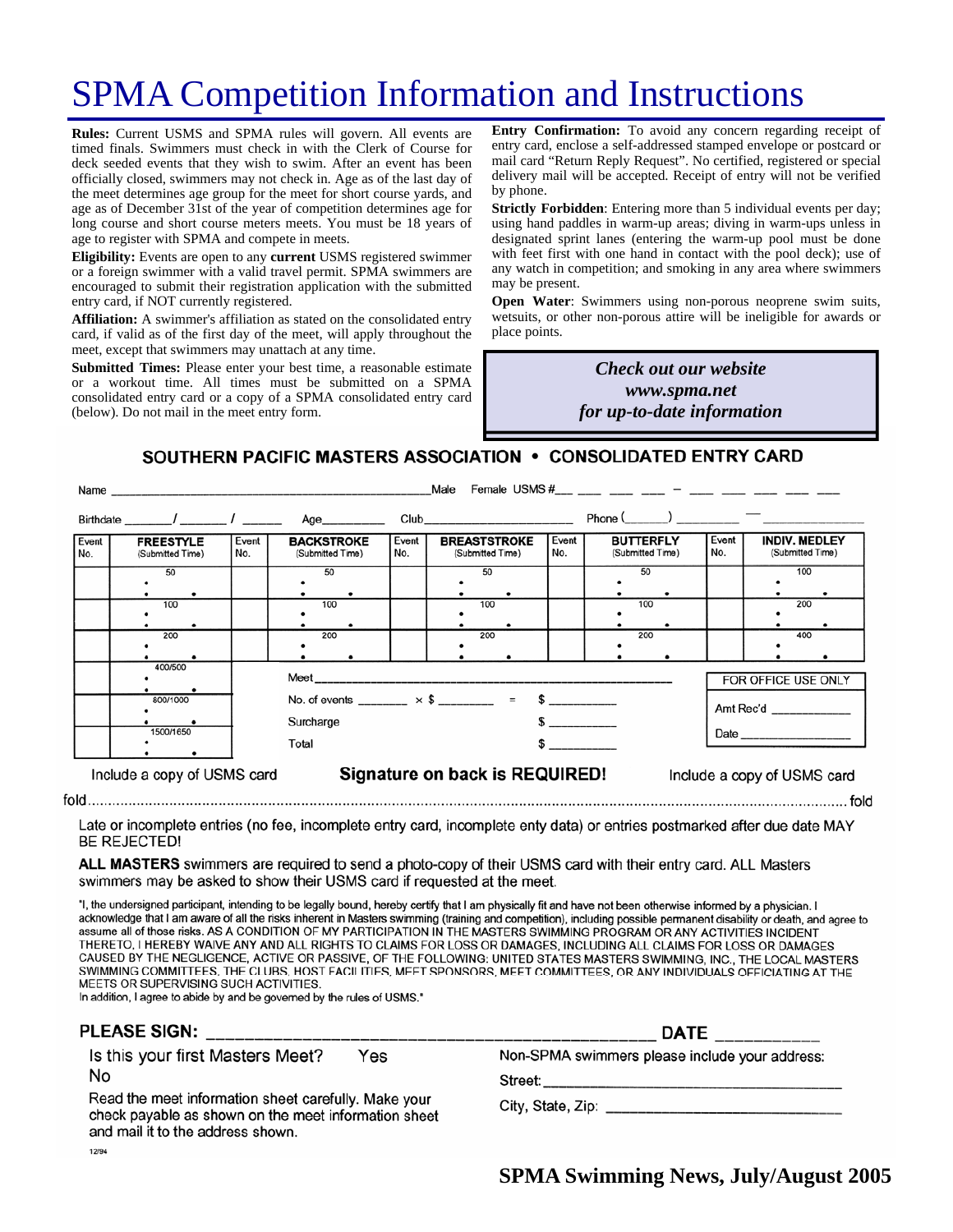#### **Santa Barbara Masters Reg Richardson Memorial LCM Meet Saturday, July 9th, 2005**

#### Sanction number: 335-023

The Reg Richardson Memorial Meet is part of Semana Nautica, Santa Barbara's annual summer sports festival, now in its 67th year! Learn more at www.semananautica.com.

**Directions:** Los Banos Del Mar Pool, 401 Shoreline Drive, Santa Barbara. From the 101 Freeway going north, exit at Cabrillo Blvd. (off-ramp is in the fast lane). Turn towards the ocean and drive west along the beach. Cabrillo Blvd. becomes Shoreline Drive at Castillo St., which dead-ends at the pool. From the 101 Freeway going south, exit at Castillo St. Turn right and the pool is at the end of Castillo. Parking is available on Castillo St. and in the lot behind the pool. The parking lot entrance is west of the pool at Harbor Way and Shoreline Drive. There is a parking fee at the lot.

**Entries:** Pre-entry postmarked deadline: Thursday, June 30th. On deck registration permitted. Age on December 31, 2005 determines age group for the meet.

**Seeding:** All events will be deck seeded slowest to fastest, by entered time, ages and sexes combined. Check-in is not required in order to be deck seeded, except swimmers MUST check in to swim the 1500 m Freestyle.

**Relays:** The 200 m Freestyle relay will be deck-entered. Relay fees are \$5.00 per relay due upon entry. All relays must be submitted on SPMA relay forms that will be available at the meet. For each relay swimmer who is not entered in individual events, a signed liability release must be submitted with the relay entry.

**Awards:** Individual: SPMA ribbons for places 1 to 3. Relay: SPMA ribbons for first place.

**Entry Fees:** There is a \$25.00 flat fee per swimmer. For relayonly swimmers, the fee is \$5.00. Deck entries allowed for an additional \$10.00 charge.

**Checks payable to**: Santa Barbara Swim Club

Mail consolidated entry card, a copy of your USMS card, and check to: Santa Barbara Swim Club, P. O. Box 4125, Santa Barbara, CA 93140.

**Questions:** Santa Barbara Swim Club Office (805) 966-9757, sbsc@sbswim.com. Meet Processing, Robert Mitchell, (949) 689-SWIM, mitchellrobert@cox.net

#### **Saturday, July 9, 2005**

Warm-up at 8:00 a.m.

1500 m Freestyle starts at 9:00 a.m.

1. 1500 m Freestyle

Additional warm-up after 1500 m Freestyle Event #2 starts at 11:00 a.m.

- 2. 100 m Freestyle
- 3. 100 m Breaststroke
- 4. 200 m Individual Medley
- 5. 50 m Freestyle
- 6. 50 m Breaststroke
- 7. 100 m Backstroke
- 8. 200 m Freestyle
- 9. 100 m Butterfly
- 10. 50 m Backstroke
- 11. 50 m Butterfly
- 12. 200 m Freestyle Relay (Male, female, or mixed; deck enter)

#### **Saddleback College LCM Meet Sunday, July 24th, 2005**

Sanction number: 335-027

**Directions:** 28000 Marguerite Pkwy. Mission Viejo, CA 92692. From the North or South on the I-5 Fwy., exit at Avery Parkway. Turn east on Avery, cross Marguerite Parkway, and go left into the Avery entrance of the college. Turn right on College Drive East. Pool is located on left side past the gym. Parking is available in Lots 4 and 7.

**Entries:** Pre-entry postmarked deadline: Saturday, July 16th. On deck registration permitted. Age on December 31, 2005 determines age group for the meet.

**Seeding:** All events will be deck seeded and swum slowest to fastest, by entered time, with ages and sexes combined. Check-in is not required in order to be deck seeded, except swimmers MUST check in to swim the 1500 m Freestyle.

**Awards:** Individual: SPMA medals for places 1 to 3.

**Entry Fees:** Flat fee of \$25.00 if postmarked before Saturday, July 16th. Add a \$10.00 late fee for deck entries. Deck entries will close at 8:30 a.m. for the first six events.

**Checks payable to**: Saddleback College Aquatics Foundation Mail consolidated entry card, a copy of your USMS card, and check to: Mark Moore, 25108-B Marguerite Parkway, #391, Mission Viejo, CA 92692.

**Questions:** Mark Moore, Meet Director, (949) 489-1847 or m.w.moore@cox.net.

#### **Sunday, July 24, 2005**

Warm-up at 8:00 a.m.

400 Individual Medley starts at 9:00 a.m.

- 1. 400 m Individual Medley
- 2. 50 m Backstroke
- 3. 100 m Butterfly
- 4. 400 m Freestyle
- 5. 100 m Breaststroke
- 6. 50 m Butterfly
- 7. 100 m Backstroke
- 8. 200 m Freestyle
- 9. 50 m Freestyle
- 10. 200 m Breaststroke
- 11. 200 m Butterfly
- 12. 200 m Individual Medley
- 13. 100 m Freestyle
- 14. 200 m Backstroke
- 15. 50 m Breaststroke
- 16. 1500 m Freestyle

*Summer is here...please make sure to use sunscreen, sunglasses, and hats!* 

*Please read the general information on entering swim meets on the third page of this newsletter!*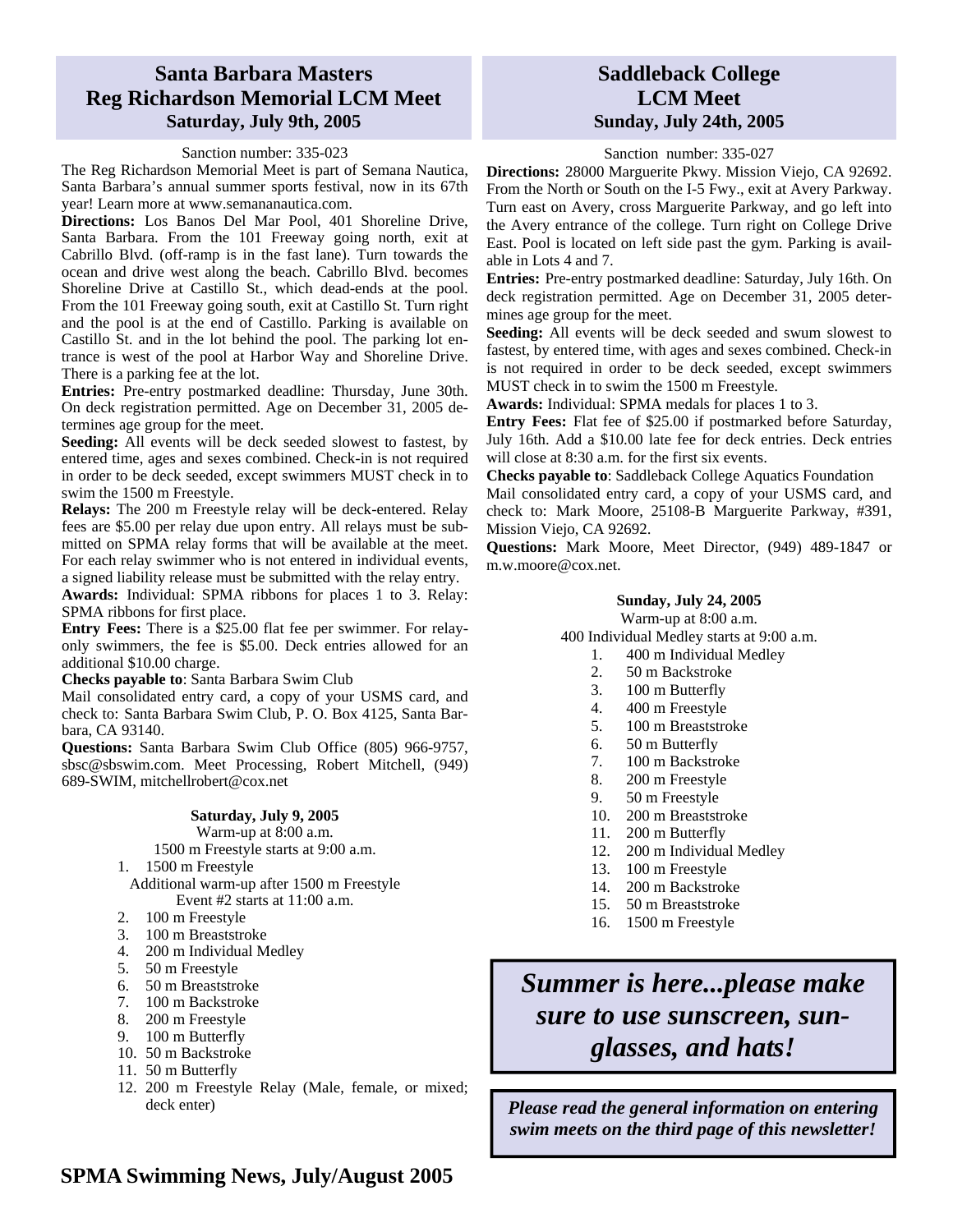#### **Newport Beach Lifeguards Balboa-Newport Pier-to-Pier Saturday, July 9th, 2005**

Sanction number: 335-051

#### **Distance:** 2 miles

**Location:** Start from the beach next to the Balboa Pier. Swim to a buoy offshore and then up the coast to a buoy just off the Newport Pier. Round the buoy at the Newport Pier and finish on shore in front of Lifeguard Headquarters. It is always recommended that every swimmer wear a bright cap and be accompanied by a paddler.

**Check-in:** Registration is at 9:00 a.m. at Lifeguard Tower "M," next to the Balboa Pier. The swim starts at 10:00 a.m.

**Entries:** Pre-registration is \$20 (includes a T-shirt) and is due by Wednesday, July 6th. Race day registration is \$25. Souvenir T-shirts are \$10.

To enter, send a copy of your USMS card, an SPMA consolidated card, and your T-shirt size with your check payable to: N.B.O.L.A. Mail to: Nadine Turner, One Giverny, Newport Coast, CA 92657.

**Additional Information:** Nadine Turner, nadineturner3@cox.net; (949) 640-5350; www.newportlifeguard.org

### **Seal Beach Swim Club 35th Seal Beach Rough Water Swim Saturday, July 16th, 2005**

Sanction number: 335-053

**Distance:** 1-mile and 3-mile events.

**Location and directions:** Take the 405 Fwy to Seal Beach Blvd. South, turn right on Pacific Coast Hwy, and then left on Main St. Make a right turn on Ocean Ave. Parking is available in the lot on the left side for a fee. Note that parking on Ocean Ave. and side streets is limited to one hour.

**Check-in:** Check-in times vary with event. Check-in starts at 6:45 a.m. for the 3-mile swim, you must check in by 7:15 a.m., and the start is at 8:00 a.m. The 1-mile check in is by 8:00 a.m. with a 9:30 a.m. start time.

**Entries:** Pre-registration is \$25 and must be postmarked by Saturday, July 9th. Race day registration is \$30.

To enter, send a copy of your USMS card, and a completed SPMA consolidated card with your check payable to: Seal Beach Swim Club. Mail to: S.B.R.W.S., P. O. Box 605, Seal Beach, CA 90740.

**Additional Information:** Maria Fattal, (562) 430-1092; www.sealbeachswimclub.org

**For a complete list of open water events in the Southern California area, including those not sanctioned by SPMA, visit:** 

## *www.spma.net*

*Click on Ocean Events* 

#### **Santa Barbara Semana Nautica 6-mile Sunday, July 10th, 2005**

Sanction number: 335-052

**Distance:** 6 miles

**Location:** Goleta Beach to Arroyo Burro Beach, Santa Barbara. Start on the west side of Goleta pier. There is no charge for parking at either beach. Carpooling from finishing beach will be arranged the morning of the swim. Water temperature varies from 58° to 65°F in June and July. This swim is for experienced swimmers ONLY! Participants must bring board/kayak and paddler to accompany them in the ocean swim. No wetsuits.

**Check-in:** Registration is at 7:30 a.m. The swim starts at 9:00 a.m.

**Entries:** Pre-registration is \$30 and entries must be received July 5th. No beach entries. T-shirts are \$15.

To enter, send a copy of your USMS card, an SPMA consolidated card, and your T-shirt size with your check payable to: Jane Cairns, 5094 Cathedral Oaks Rd., Santa Barbara, CA 93111. Include a list of recent ocean swims completed.

**Additional Information:** Jane Cairns, (805) 886-8123, janeswims@juno.com

### **Long Beach Swim Club Omar Nielson Naples Island Swims Sunday, July 31st, 2005**

Sanction number: 335-054

**Distance:** 1000 meter, 1-mile, and 3-mile.

**Location:** Alamitos Bay, Long Beach (Bay Shore and 54th Place, between Ocean Blvd. and 2nd St.). Water temperature for this race is usually 63° to 66°F. The courses are located entirely within Alamitos Bay (no surf). Parking is available along Ocean Blvd. and in city lots (\$0.25 per 15 minutes). No parking along Bay Shore or 54th Place (tow-away zone).

**Check-in:** Check-in begins at 7:30 a.m. and closes at 8:50 a.m. The 1-mile starts at 9:00 a.m., the 3-mile starts at 9:10 a.m., and the 1000 meter swim starts at 9:30 a.m. Anyone still in the water at 11:30 a.m. will be picked up and returned to the finish line.

**Entries:** Pre-registration is \$25 and must be postmarked by Friday, July 22nd. Fee includes long-sleeved T-shirt designed for this event. Race day registration (or if postmarked after July 16th) is \$30 (T-shirts not guaranteed for late entries). Additional T-shirts may be pre-ordered for \$13. To enter, send a copy of your USMS card, a completed SPMA consolidated card (indicate 1000 m, 1-mile, or 3-mile), and your T-shirt size with your check payable to: Long Beach Swim Club. Mail to: Long Beach Swim Club, P. O. Box 3368, Long Beach, CA 90803.

**Awards:** Custom Naples Island awards for 1st to 3rd place in each age group and each race.

**Additional Information:** Lucy Johnson, lucyj@uci.edu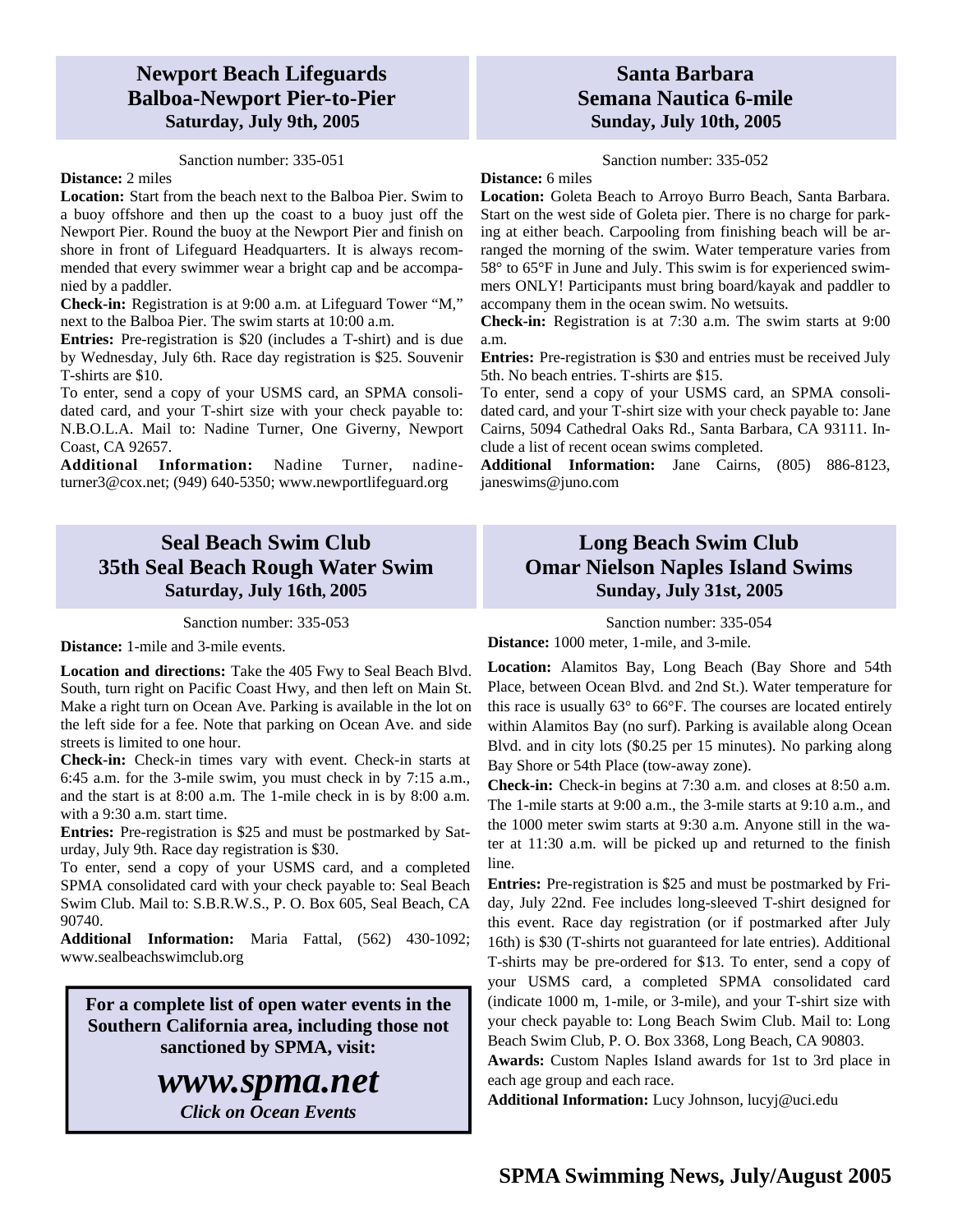## **The Importance of Warming Up (and Cooling Down) By Jessica Seaton, D. C.**

I received a painful reminder of the importance of warming up at Regionals in April. I had decided not to warm up again, even though I had been out of the pool for an hour and a half, because I did not want to stand around freezing in my wet bathing suit waiting for the start of the 200 breaststroke. The price I paid was that on the last 50 of the race, my muscles were on fire and refused to obey me, and I was light-headed and gasping for air.

A good warm-up is important not only before the competition, but before each event, and especially after a break of more than 15 minutes, for a number of reasons:

- Jody Welborn, M.D., Vice-Chair of the USMS Sports Medicine Committee and a cardiologist in private practice in Portland, Oregon, explains: "Not only is it important for your muscles to 'warm up' but the heart and blood vessels need to get warmed up as well. A proper warm-up increases the heart rate slowly and the blood supply to the muscles gradually. Without this build-up to vigorous activity, excess stress is put on the heart with abrupt demands for more oxygen and waste removal. And hard exercise without the proper preparation may result in an abrupt, transient increase in blood pressure, which further stresses the heart."
- The increased blood brings more oxygen to the muscles. This allows the muscles to begin favoring aerobic energy pathways earlier in the workout. Aerobic metabolism is more efficient and can be sustained for much longer than anaerobic metabolism. It also results in less lactic acid build-up. The longer the swimming event the more the swimmer will depend on aerobic metabolism.
- Increased blood flow increases the temperature of the muscles and tendons, allowing them to glide better, and making movement more economical. A very typical workout injury involves the Masters swimmer who is running late for workout, misses the bulk of the warm-up and after two 25s of freestyle, swims a hard 50 of butterfly. That is a shoulder injury in the making.
- Although not confirmed in human studies, animal studies have shown that it is more difficult to injure a warmed-up muscle. Most of us, especially as we get older, know this to be true.
- Nerves function optimally in a warmed-up environment. Specific activity-related warm-up activates the nerve pathways required for coordinated movement. Joint position is better appreciated in a warmed-up muscle. Swimmers will often refer to this as the "feel of the water" or being able to "feel the stroke." Drills can help activate the stroke-specific nerve pathways.
- Studies have shown that swimming performance varies according to the time of day due to the circadian rhythms of the body's physiological variables. For this reason, swimming performance is better in the afternoon than in the morning. One of the reasons for this effect is that body temperature is lower in the morning. Researchers found that increasing the morning warm-up time eliminated the body temperature difference; however, evening swimming performance was still superior.

#### *What are the elements of a good warm-up?*

A good warm-up will have a general portion and a specific portion. The general part of your warm-up would be easy swimming, probably mainly freestyle, but may include all the strokes. The intensity should be low so that you don't end up fatigued. If the warm-up is too intense, the muscles will accumulate lactic acid and fatigue early. Some sources say that warm-up should be swum at  $20\% - 40\%$  of maximum speed for about ten to twenty minutes depending on your preference and fitness level. After the easy swim, the specific warm-up will begin.

The specific warm-up will depend on what is to follow. If this is a warm-up for a workout, then the specific portion should be warming up the strokes that will be part of the main set. If this is before a competition, then this portion of the warm-up needs to include the strokes that you will swim in competition. Kicking is an important part of the warm-up and absolutely crucial for breaststrokers to prevent groin pulls and knee injuries. All swimmers should include drills in their warm-up. Pick the drills that emphasize what you need to pay particular attention to. A sprint breaststroker may want to do some breaststroke pulling with a flutter kick, since that emphasizes fast hands. A butterflyer would include some one-armed butterfly to get the body dolphin going without fatiguing the shoulders.

The warm-up during a meet is also important for the mental aspects of racing. The warm-up familiarizes you with the competition pool: What do the walls feel like? Are they slippery? How are the pool markings? How are the backstroke flags and how many strokes will I need before reaching the wall? (Although this is supposed to be standard, you still need to get the feel for the flag placement in an unfamiliar pool.)

Before a race, the specific warm-up should also include some race-pace swims (preferably not all-out sprints). If you are competing in a 50 or a 100 meter event, one or two pace 25s should suffice. For a longer event, the pace swim should still not be longer than 50 or 100 meters. For competition, it is also important to include a couple of dives in the warm-up. In addition to preparing your leg muscles, this also allows you to get a feel for the starting blocks, and to see if your goggles and swimsuit are tight enough! This vigorous portion should be finished at least 20 minutes before the start of the first event.

The warm-up should end with easy swimming. During a meet, stay in the water, swimming gently, until you are called to the blocks. If this isn't possible, then stay in the water as close to the race as possible.

If you have a break of more than 15 minutes, it is a good idea to get back in the water and swim some easy laps. Many swimmers will do a good long warm-up at the beginning of the meet and then sit around until their event. One study showed that warm-up followed by bench rest leads to increased stiffness in the lower back, which could lead to more low back injuries. Remember, the dive is stressful on the low back.

#### *What about the cool down?*

Dr. Welborn, explains: "The cool-down is important for similar reasons as the warm-up. During vigorous exercise, the heart is pumping large volumes of blood to the muscles via dilated blood vessels. The motion of the muscles, particularly the legs, helps the blood return to the heart. By decreasing the heart rate slowly, the blood vessels have a chance to decrease their supply to the muscles gradually. If exercise stops abruptly, the heart is still pumping large amounts of blood, which is then not returned efficiently. The heart must pump harder to get proper blood return. This places stress on the heart and, in the presence of underlying heart disease, may cause symptoms. More commonly, the dilated vessels, and gravity, when combined with decreased blood return to the heart, allows blood to pool in the legs decreasing blood flow to the brain with resultant dizziness or fainting."

Swimming easy for 10 to 20 minutes after a race is called an active recovery. Studies have shown that blood lactate levels (responsible for fatigue) will return to resting levels in 30 minutes after active recovery, rather than 60 minutes with passive recovery such as plopping yourself in a deck chair.

Now that I realize that not warming up before each race is more painful than getting cold in a wet bathing suit, I'll will remember to bring a parka to keep warm in the future!

*Jessica Seaton, D.C., is a chiropractic orthopedist in private practice is West Los Angeles. She is Chairperson of the USMS Sports Medicine Committee and has been swimming with West Hollywood Aquatics for 15 years.*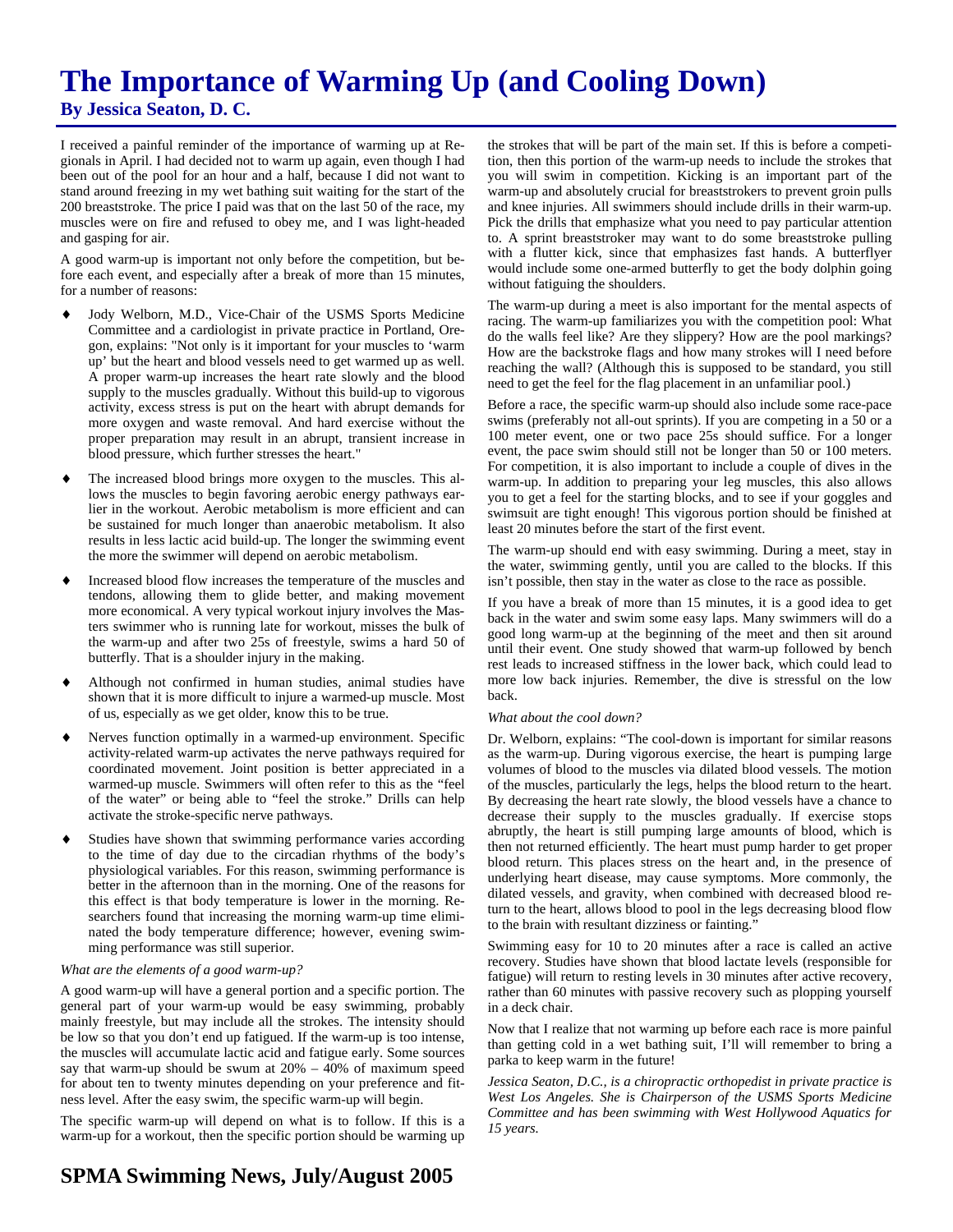#### **Don Burns Corona del Mar 1-mile Swim Saturday, August 27th, 2005**

#### Sanction number: 335-056

**Distance:** 1 mile from the Corona del Mar jetty to the secluded cove of Little Corona and back.

**Location:** From the north: Take Hwy 73 to MacArthur Blvd. and follow it to Pacific Coast Hwy. Turn left to Marguerite Parkway. Turn right on Marguerite then right again at Ocean Blvd. This will take you to a large driveway down to the city parking lot on the beach (\$10) or park on the street and walk down. From the south: Take Hwy 73 to Newport Coast Rd. Turn left and follow it to Pacific Coast Hwy. Turn right to Marguerite Parkway and follow directions above.

**Check-in:** Registration is at 9:15 a.m. at Lifeguard Tower #3 (next to the jetty). The swim starts at 10:00 a.m.

**Entries:** Entries are \$25 and include a T-shirt. Additional T-shirts are \$10.

To enter, send a copy of your USMS card, an SPMA consolidated card, and your T-shirt size with your check payable to: N.B.O.L.A., c/o Nadine Turner, One Giverny, Newport Coast, CA 92657.

**Additional Information:** Nadine Turner, (949) 640-5350, nadineturner3@cox.net.

### **XI FINA World Masters Championships in 2006 at Stanford**

The dates of the XI FINA World Masters Championships have been finalized. Swimming competition will be from August 4 to 11, 2006.

The official web site www.2006finamasters.org is now up and includes:

 \* Dates and cchedule of the XI FINA World Masters Championships

- \* Meet qualification times
- \* Hotel availability and online booking

The XI FINA World Masters Championships Organizing Committee has made arrangements for special pricing for hotels around the venue. You are encouraged to make reservations as soon as possible, there is only a limited amount of hotel space near the aquatic venue. You can make your reservations online at:

www.2006finamasters.org/index.php?topic=hotels

or you can call (800) 826-4630 toll free (US) from 5 a.m. to 6 p.m. Pacific time.

To sign up for the FINA e-mail list, go to seven.pairlist.net/mailman/listinfo/finamasters

## **Frank Piemme Rewrites 80-84 Age Group Short Course Yards Records**

Frank Piemme had a banner year during the 2004-2005 Short Course Yard season, setting new USMS records in ten events. In many cases he broke the record more than once, every time he swam an event. Frank broke records in the following events:

> 50, 200 and 500 yd Freestyle 50, 100 and 200 yd Breaststroke 50 yd Butterfly

100, 200 and 400 yd Individual Medley

Team TYR also made their mark in the record book, with two relay records at the SCY Regional Championship meet at Saddleback College:

> Men's 25+ 400 yd Freestyle Relay (Wegner, Hibbard, Ruffner, Saeger) Men's 35+ 400 yd Medley Relay (Saeger, Ruffner, Hibbard, Quintal)

## **Masters Clubs Laud their Coaches!**

After a slow start, SPMA received four applications for the 2004 Southern Pacific Masters Swimming Coach of the Year award. Based on the recommendation of the selection committee, SPMA awarded the 2004 Coach of the Year award to Mark Moore, coach of the Mission Viejo Nadadores (see article on the first page). His nomination will be forwarded to USMS for consideration for the USMS Coach of the Year award.

Although the other three nominees did not win, just being nominated shows how important their coaching is to their swimmers. We would like to encourage these clubs to update and resubmit their nominations next year. The following coaches were nominated:

**Recent SPMA Coaches of the Year**  *2004 Mark Moore 2003 Mark Moore 2002 Carole Shigaki 2001 Michael Collins 1999 Brandon Seider 1998 John Kocker 1997 Gerry Rodrigues and Rick Goeden 1996 Gary Reese 1995 Philip Hayman* 

Paul Carter (NOVA): "He has made a big difference in my personal training and mental competitiveness."

Mo Chambers (SBM): "An awesome instructor on swimming technique, and her workouts are both challenging and fun."

Steve Hyde (SOBA): "Dynamic coaching, enthusiastic leadership...passion for open water swimming...dedicated and enthusiastic coach."

We encourage all clubs to submit their coach for consideration as Coach of the Year!